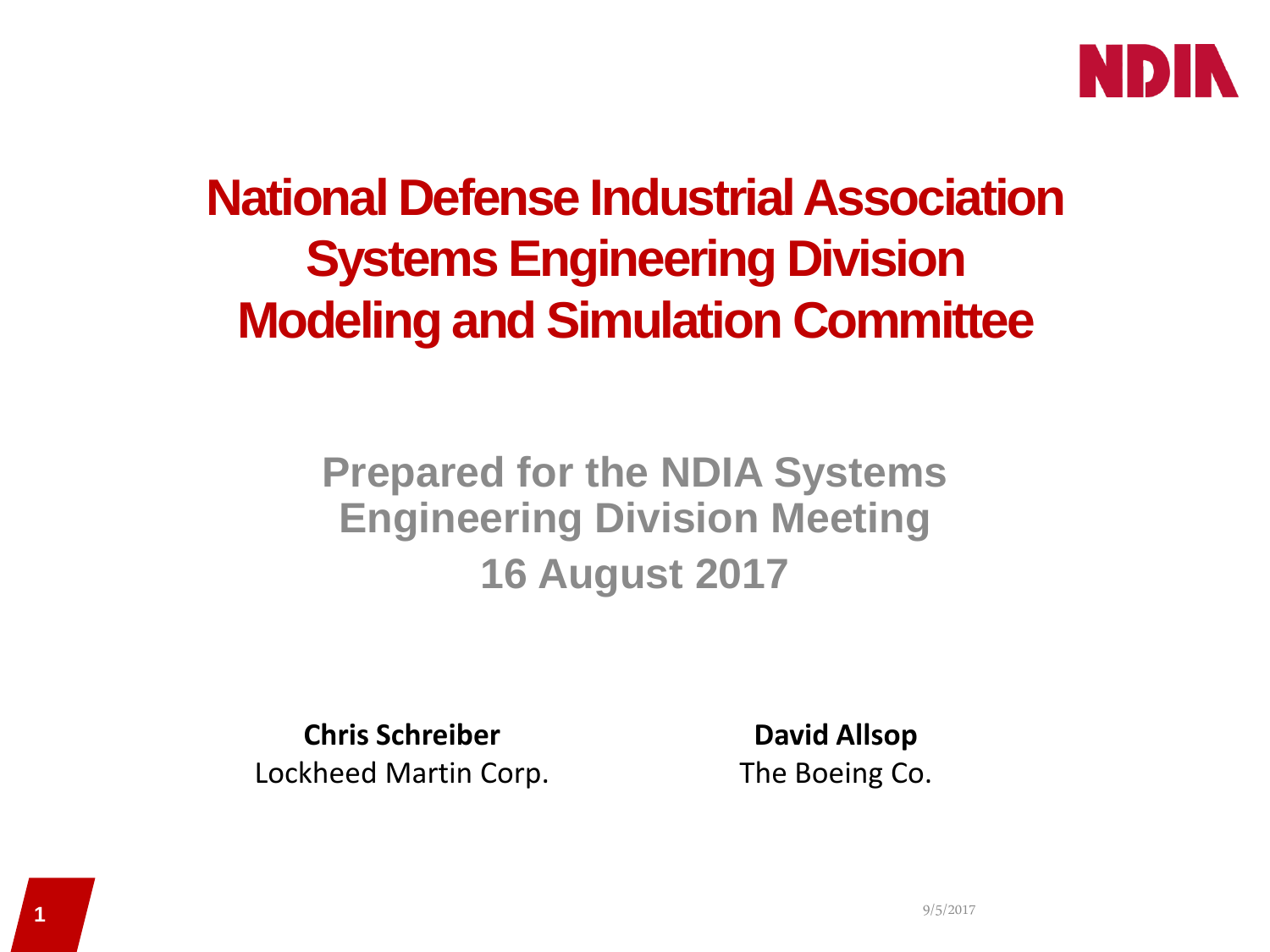## **NDIA SE M&S Committee**



- **The mission of the NDIA SE M&S Committee is to advance the understanding and use of modeling and simulation in the practice of systems engineering**
- **2017 meetings (continue to be scheduled for the day before the NDIA SE Division meeting)**
	- 28 February (LM GVC Crystal City) Complete
	- 18 April (Boeing Arlington) Complete
	- 27 June (NG Navy Yard) Complete
	- 14-15 August workshop (NG Navy Yard) Complete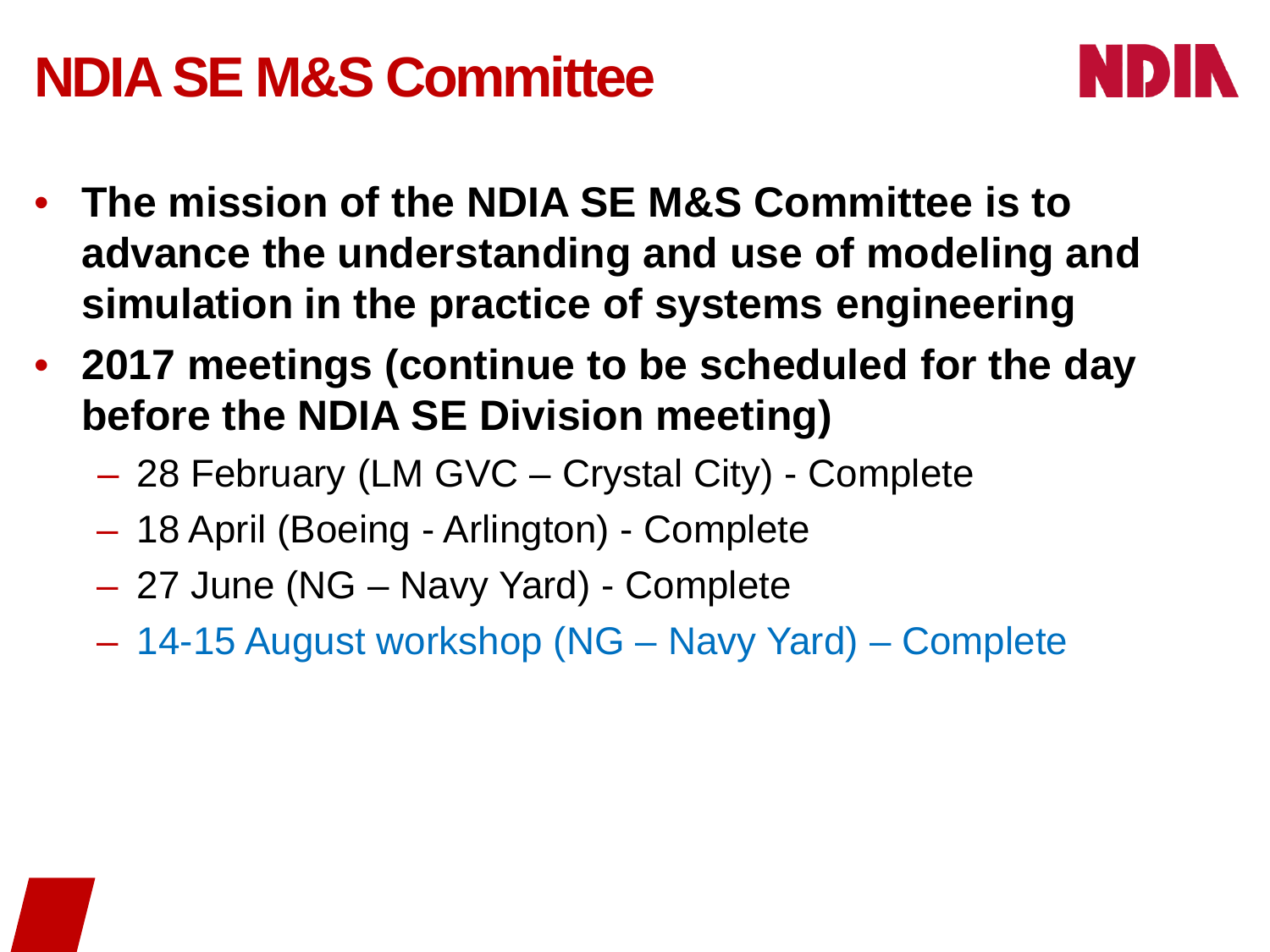# **NDIA Systems Engineering M&S Comm. Workshop Agenda, 14-15 Aug 2017**



#### Monday

| <b>TIME</b> | <b>PRESENTATION</b>                                             | <b>PRESENTER</b>                    |
|-------------|-----------------------------------------------------------------|-------------------------------------|
| 12:00       | <b>Workshop Kickoff</b>                                         | Allsop & Schreiber                  |
| 12:15       | Keynote #1 - Importance of Portable<br><b>Models</b>            | P. Zimmerman - OSDASD-<br><b>SE</b> |
| 13:15       | Keynote #2 – Current Requirements for<br><b>Portable Models</b> | A. Hoheb - Aerospace<br>Corp.       |
| 14:15       | <b>Break</b>                                                    |                                     |
| 14:30       | <b>Workshop Organization and Breakout Team</b><br>Overview      | C. Schreiber                        |
| 15:30       | Day 1 Wrap-up                                                   | Allsop & Schreiber                  |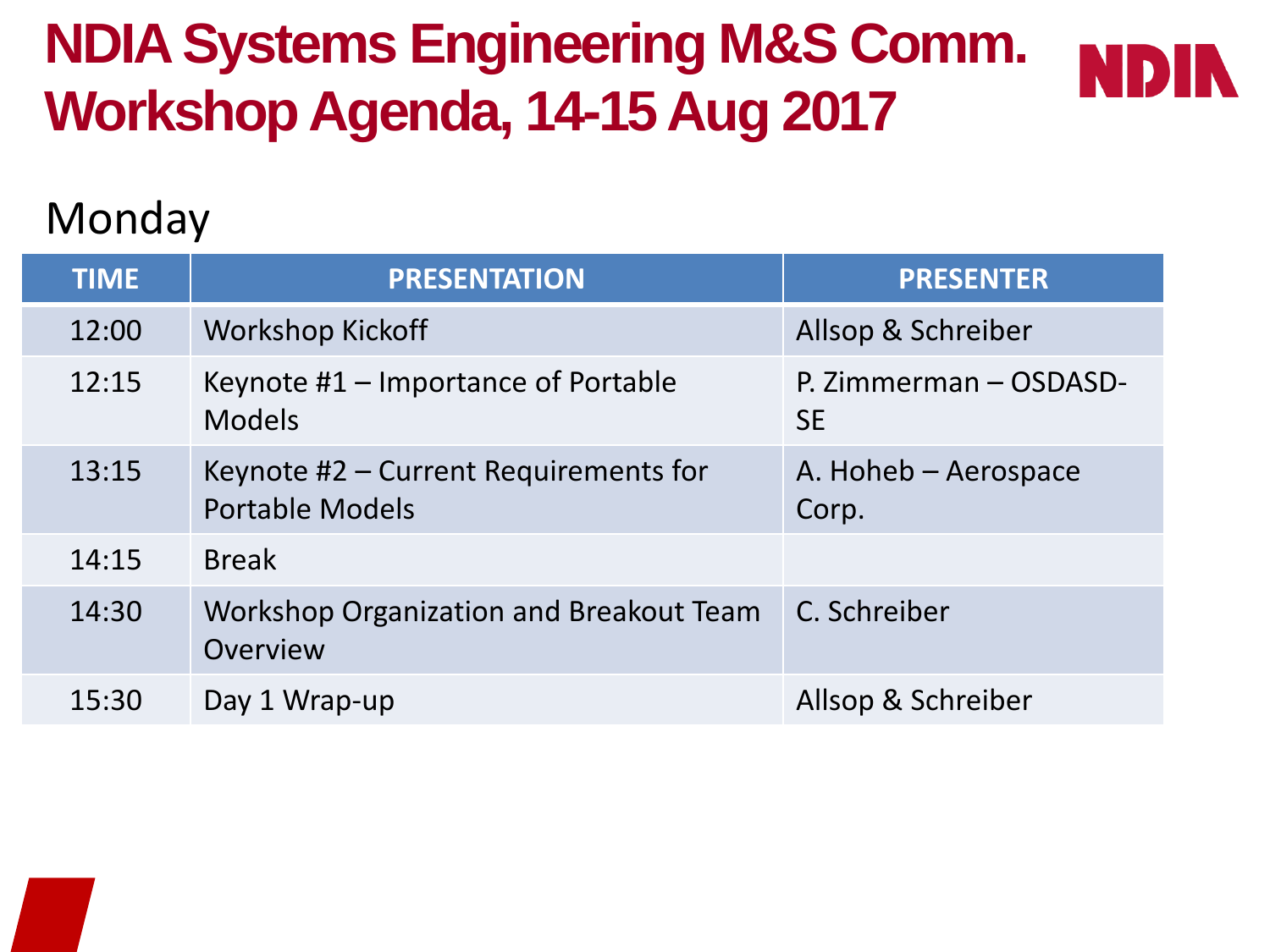# **NDIA Systems Engineering M&S Comm. Workshop Agenda, 14-15 Aug 2017**



#### Tuesday

| <b>Time</b> | <b>PRESENTATION</b>                                                                                                                     | <b>PRESENTER</b>                                                                                                                                                      |
|-------------|-----------------------------------------------------------------------------------------------------------------------------------------|-----------------------------------------------------------------------------------------------------------------------------------------------------------------------|
| 07:30       | Arrive, Coffee                                                                                                                          |                                                                                                                                                                       |
| 08:00       | Re-assemble                                                                                                                             | Allsop & Schreiber                                                                                                                                                    |
| 08:15       | Panel Discussion – Tool Vendor Perspective on<br><b>Challenges to Portable Models</b>                                                   | David Long – Vitech<br>Manas Bajaj - InterCAX<br>J. Simmons - Phoenix Integration<br>Bill Bouda - AGI<br>Sanjay Khurana – Dassault Systems<br>Pawel Chadzinski - Aras |
| 10:00       | Team Breakout -<br>Team #1 - System Model External I/F<br>Team #2 - System Model Internal I/F<br>Team #3 - Standards for Systems Models | All                                                                                                                                                                   |
| 12:00       | Lunch                                                                                                                                   |                                                                                                                                                                       |
| 12:30       | Team Breakout - cont.                                                                                                                   | All                                                                                                                                                                   |
| 14:30       | Reconvene and Outbrief                                                                                                                  | All                                                                                                                                                                   |
| 16:30       | Wrap-up                                                                                                                                 | Allsop & Schreiber                                                                                                                                                    |